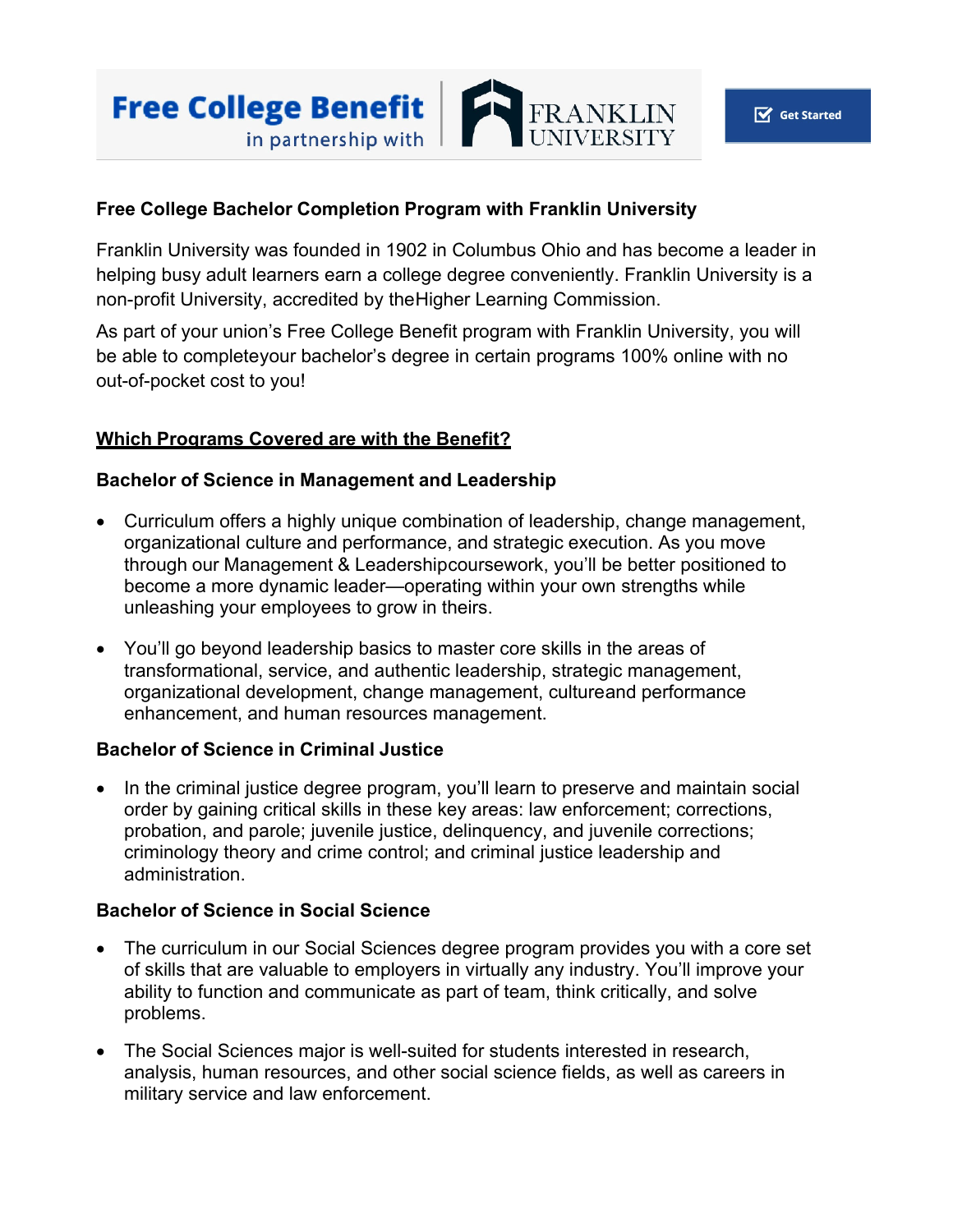Students can visit Franklin.Edu for a full course listing

## **Previous Education**

# **What's Required for Admission Prospective Students must complete the union specific application**

### https://apply.franklin.edu/?partnership=SRC

- Prospective Students must have earned an associate degree or 60 or more credits in a related field to the program they wish to study at Franklin University.
- Prospective Students must not have an earned bachelor's degree or higher. This program is for students who wish to complete their bachelor's degree.
- Individual students may not use the Free College Benefit at more than one school concurrently.
- Must have already taken College Level Math and English with a research paper component as a prerequisite.
- Prospective Students MUST have a cumulative grade point average of a 2.0.
- All previous college/university transcripts must be submitted.
- If you do not have 60 or more transferable credits or more from an accredited institution, you may need tocomplete general education requirements and/or prerequisite requirements. You will have the option to do so through the Free College Program at Eastern Gateway Community College
- An evaluation of your transcript(s) will determine the courses that are acceptable for transfer equivalencies.

## **Financial Aid**

• Prospective Students MUST complete their Free Application for Federal Student Aid and any verification steps required. They must also complete a release of information form to qualify for the Free College Benefit.

Free College means no out-of-pocket cost to you. The scholarship covers any amount not covered by federal grants or tuition assistance. You will never be asked to take out any loans.

www.FAFSA.gov FAFSA Code: 003046

## **Academic Advising**

- Accepted Students must attend an online group registration event
- Students must enroll for at least 6 credits per trimester.